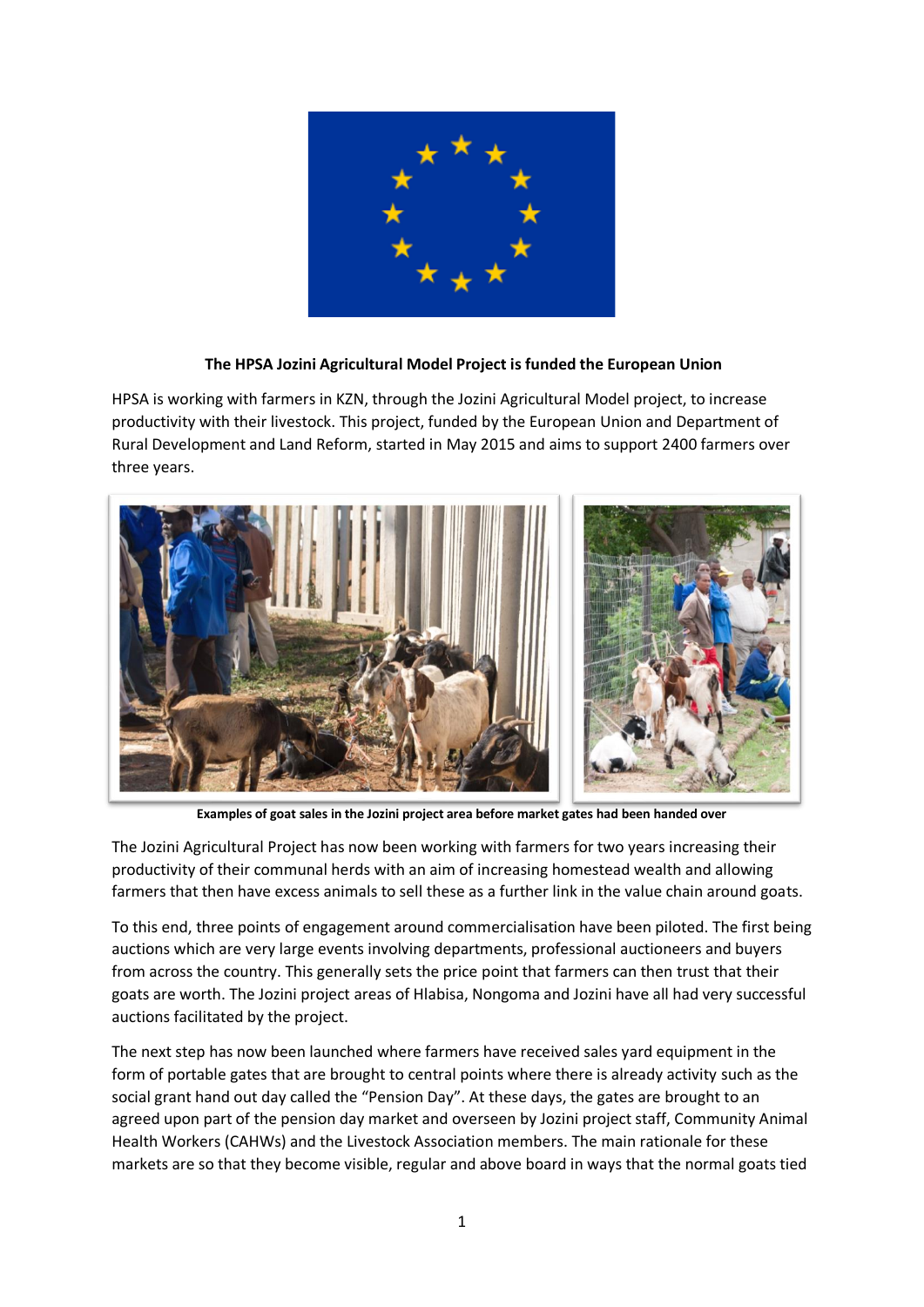to a fence is not. Often the problem with the informal markets is that they are seen to promote stock theft as no one knows who they belong to, who is selling them and who is buying them.



**Two market localities, Nongoma and Hlabisa, where the portable markets have been used to good effect**

The Livestock Association presence ensures that they are legitimately owned and sold. The role of the CAHW is to ensure that the goats are in good health and receive water and shade while they are waiting to be sold. A further player in these markets is the Department of Agriculture Veterinary Section. They ensure that the goats are sold in a healthy state between areas that goats can be transferred between. They also ensure that other state veterinary practices are upheld.

Since handing over the gates to the three Livestock Associations, there have been 13 mini sales, selling 252 goats, generating R223 680 in sales to the farmers. This is just the start of a much broader and regular process that the project expects to facilitate sales that should number in the thousands of goats once it picks up in the next year.

This process of these sales has also created an awareness of farmers and links between them and buyers around goat availability and quality in the project areas together with the improved productivity, many informal sales are also happening. The project is capturing these sales so as to fully understand the impact of the project.

As an example, during a high usage period, 2,782 farmers who are directly or indirectly involved with the Jozini Project (sold, sacrificed or used) generated almost R11 million from their herds. This information was self-reported so the number is likely higher.



**The sort of informal traders who buy the goats from our farmers selling off the bakkie or an informal pen in town**